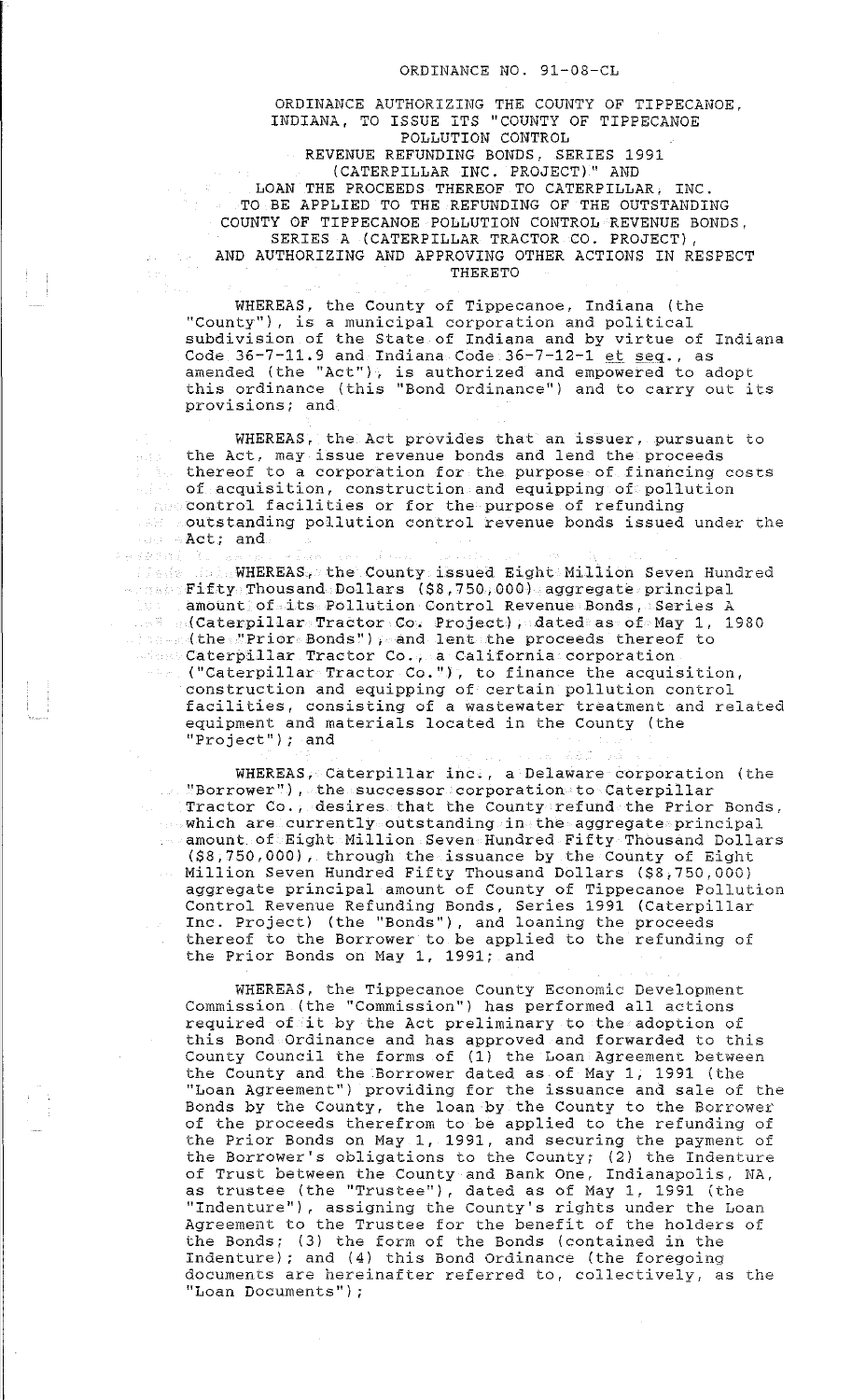NOW, THEREFORE, BE IT ORDAINED BY THE COUNTY COUNCIL OF THE COUNTY OF TIPPECANOE, INDIANA, THAT:

Section 1. Finding of Public Benefit. This County Council hereby finds and determines that the Project is a ''pollution control facility'' as that phrase is used in the Act and that the financing of the Project, as approved by the Commission, and the refunding of the Prior Bonds, will be of benefit to the health and general welfare of the County and its citizens by abating, reducing and preventing pollution and by treating substances in materials being processed that otherwise would cause pollution when used, and complies with the Act; and this County Council hereby approves the proposed financing in the form approved by the Commission.

Section 2. Authorization of the Bonds. This County Council hereby authorizes the issuance, sale and delivery of the Bonds to refund the Prior Bonds.

Section 3. Terms of the Bonds. The Bonds shall (i) be in the aggregate principal amount of Eight Million Seven Hundred Fifty Thousand Dollars (\$8,750,000), (ii) be dated as of May 1, 1991, (iii) be executed at or prior to the closing date by the manual or facsimile signatures of The Board of Commissioners of the County of Tippecanoe (the "Board of Commissioners") and the Auditor of the County of Tippecanoe (the "Auditor"), (iv) bear interest from May 1, 1991, at variable rates of interest, subject to the option of the Borrower to convert such variable rates of interest to a fixed rate or fixed rates of interest, which shall not exceed twelve percent (12%) per annum, all in accordance exceed ewerve percenc (12.6) per annum, and in accordance<br>with the Indenture, (v) mature on November 1, 2006, (vi) be payable as to interest in quarterly installments on February  $1$ , May  $1$ , August 1 and November 1 of each year commencing August  $1$ , 1991, and continuing to and including November 1,  $2006$ , except that, in the event the Borrower exercises its option to convert the interest rates on the Bonds to a fixed rate or fixed rates of interest, interest shall be payable in semi-annual installments thereafter on May 1 and November 1 of each year continuing to and including November 1, 2006, (vii) be issuable in denomination of \$5,000 and integral multiples thereof, (viii) be issued only in fully registered form, (ix) be payable through such medium and at such places as provided therein, and (x) be subject to optional and mandatory redemption as provided in the Loan Documents. The Bonds and the interest thereon do not and shall never constitute an indebtedness of, or a charge against the general credit or taxing power of, the County, but are limited obligations of the County payable solely from revenues and other amounts derived from the Loan Documents. Forms of the Loan Documents are before this meeting and are by this reference incorporated in this Bond Ordinance, and the Auditor is hereby directed to insert them into the minutes of this County Council and to keep them on file.

Section 4. Sale of the Bonds. The Board of Commissioners and the Auditor are hereby authorized and directed to sell the Bonds to or upon the order of the arrecessa se berr ene benas se or apon ene eraci or ene pursuant to the Indenture at a price of Eight Million Seven Hundred Fifty Thousand Dollars (\$8,750,000), representing one hundred percent (100%) of the par value thereof, plus accrued interest, if any (unless waived), payment of which shall be made to the Trustee under the Indenture.

Section 5. Loan Agreement. In order to provide for the commitment of the County to sell the Bonds and to provide for the loan of the proceeds of the Bonds to the Borrower to be applied to the refunding on the Prior Bonds and the payment by the Borrower of amounts sufficient to pay the principal of, premium, if any, and interest on the Bonds, the Board of Commissioners and the Auditor are hereby authorized and directed to execute and deliver, in the name of and on behalf of the County, the Loan Agreement in substantially the form submitted to this County Council, which is hereby approved in all respects.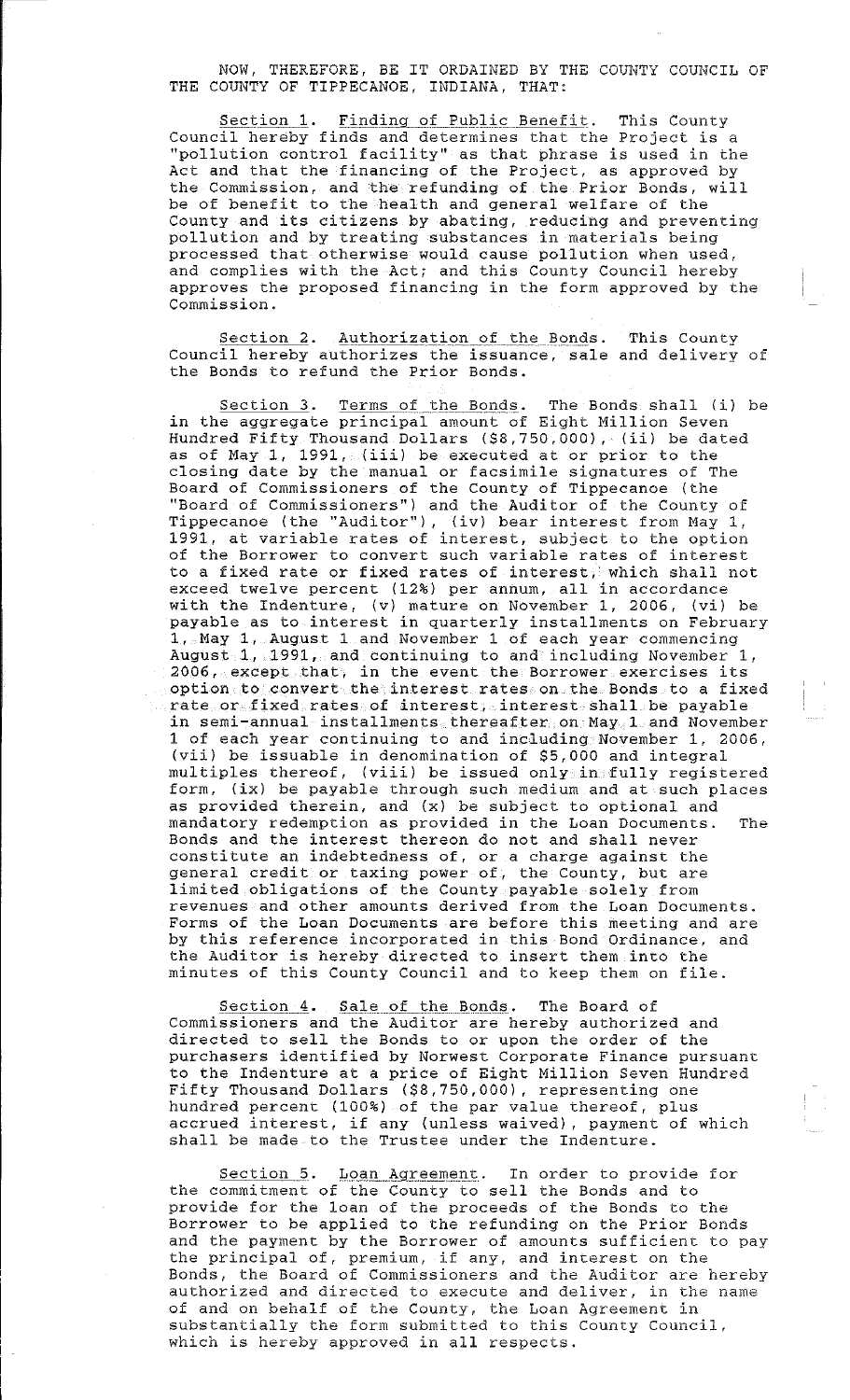Section 6. Indenture. In order to assign the County's rights under the Loan Agreement to the Trustee for the benefit of the holders of the Bonds, the Board of Commissioners and the Auditor are hereby authorized and directed to execute and deliver, in the name and on behalf of the County, the Indenture in substantially the form submitted to this County Council (which includes the form of the Bonds), which is hereby approved in all respects.

Section 7. Bonds. The Board of Commissioners and the Auditor are hereby authorized and directed to execute and deliver, in the name of and on behalf of the County, the Bonds in substantially the form submitted to this County Council, which is hereby approved in all respects.

Section 8. Execution. The Board of Commissioners and the Auditor are hereby authorized and directed to execute and deliver, in the name and on behalf of the County, the Bonds (in the form contained in the Indenture), the Loan Agreement and the Indenture. The Board of Commissioners and the Auditor are hereby authorized, without further approval of this County Council or the Commission, to approve such changes in the Loan Documencs as may be permitted by Act, such approval to be conclusively evidenced by their execution thereof.

Section 9. General. The Board of Commissioners and 下口店: the Auditor are each hereby authorized and directed, in the name and on behalf of the County, to execute any and all agreements, documents, certificates and instruments, perform any and all acts, approve any and all matters, and do any and all things deemed by them, or any and all matters, and and all things dethed by them, of any and all hatter matters, and necessary or desirable in order to carry out and comply with the intent, conditions and purposes of this Bond Ordinance (including the preambles hereto and the documents mentioned herein), the issuance and sale of the Bonds, the securing of the Bonds under the Loan Documents and the refunding of the Prior Bonds.

Section 10. Binding Effect. The provisions of this Bond Ordinance and the Loan Documents to which the County is a party shall constitute a binding contract between the County and the holders of the Bonds, and after issuance of the Bonds this Bond Ordinance shall not be repealed or amended in any respect which would adversely affect the rights of the holders of the Bonds as long as the Bonds or inghts of the horders of the Bondard research

Section 11. Repeal. All ordinances or parts of ordinances in conflict herewith are hereby repealed.

Section 12. Effective Date. This Bond Ordinance shall be in full force and effect immediately upon his adoption by this County Council and approval by the Presiding Officer.

Section 13. Copies of Loan Documents of File. Two copies of the Loan Documents incorporated into this Bond Ordinance were duly filed in the office of the Auditor and are available for public inspection in accordance with Indiana Code 36-1-5-4.